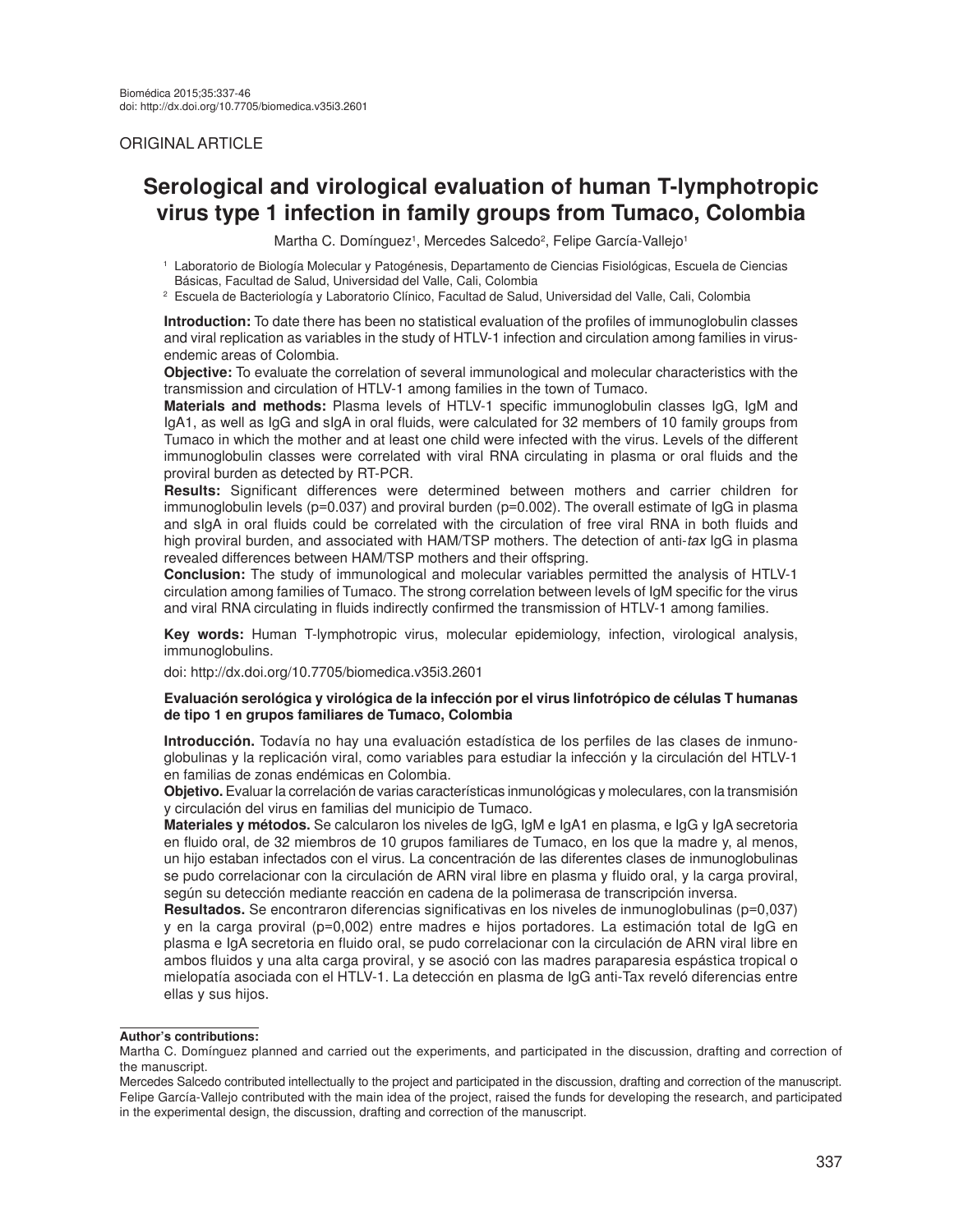**Conclusión.** El estudio de las variables inmunológicas y moleculares permitió analizar la circulación del HTLV-1 en familias de Tumaco. La fuerte asociación entre los niveles de IgM específica para el virus y el ARN viral circulante en los fluidos y la carga proviral, confirmó indirectamente la transmisión intrafamiliar del virus.

**Palabras clave:** virus 1 linfotrópico T humano, epidemiología molecular, infección, análisis virológico, inmunoglobulinas.

doi: http://dx.doi.org/10.7705/biomedica.v35i3.2601

Human T-cell lymphotropic virus (HTLV) type 1 was the first human retrovirus to be associated with T-cell malignancies (1,2). Infection with HTLV-1 is a growing worldwide health problem, with over 20 million people estimated to be infected (3). HTLV-1 infection is associated with a variety of human diseases, including an aggressive neoplastic disease known as adult T-cell leukemia (ATL) (4) and HTLV-I-associated myelopathy/tropical spastic paraparesis (HAM/TSP), a chronic progressive inflammatory neurological disease (5). HTLV-1 causes disease in only a small fraction of infected subjects, the cumulative incidence of ATL among HTLV-1-infected carriers being estimated as 1-5% for both sexes in endemic areas (6), a rate similar to that of HAM/TSP (7).

An epidemiologically wide spectrum of HTLV-1 associated diseases, including uveitis (8) and infective dermatitis in children (9) has been reported. Moreover, inflammatory and immune-mediated conditions such as polymyositis, arthropathy, Sjögren's syndrome and facial nerve palsy have also been associated with HTLV-1 infection, although no clear etiological relationship has been established to date (10,11).

Foci of HTLV-1 infection are found in geographical clusters affecting several million individuals worldwide (12). The infection is endemic to the Caribbean (13), southern Japan (14), several countries of Africa, the Middle East, Melanesia, Papua New Guinea (15) and South America (16). In Colombia, as in many other regions of the world, HTLV-1 appears to be geographically concentrated on the Pacific coast, as well as in the Andean and Caribbean regions (17,18). Tumaco, a town located on the Pacific coast of SW Colombia, was the first area characterized as being endemic for HTLV-1 infection, featuring elevated rates of HAM/TSP (19-21).

Recibido: 14/11/14; aceptado: 25/03/15

HTLV-1 is currently spread by sexual contact with an infected person, needle-sharing among injecting drug users or transfusions with infected blood. However, this last type of transmission route is less common in countries where blood is screened for HTLV-1 antibodies (22,23) or even blood-clotting factors (24). Mother-tochild transmission of HTLV-1 is one of the most important routes of viral transmission in endemic areas (25), based on previous reports showing infection to be more prevalent among breast-fed than bottle-fed children. Moreover, the incidence of seroconversion in children who were breastfed over 12 months was higher than among those given infant formula (26,27). Although some studies have established the risk of transmission from infected mothers to offspring in family groups (19,28), to date there has been no statistical evaluation of immunoglobulin class profiles and viral replication among family groups in endemic areas of Colombia as variables to correlate HTLV-1 infection with circulation of virus.

The main objective of the present study was therefore to analyze the correlation between levels of immunoglobulins specific for HTLV-1 in infected family members with detection by RT-PCR of free genomic RNA circulating in plasma and oral fluids, as well as proviral loads (PVL) in peripheral blood mononuclear cells (PBMC) among 10 family groups from Tumaco.

#### **Materials and methods**

#### *The sample*

We conducted a cross-sectional study of HTLV-1 class-specific antibody, proviral load and free RNA in plasma and oral fluids among family groups positive for HTLV-1 in Tumaco (1°48′24″N, 78°45′53″ W), a town of approximately 58,000 inhabitants on the Pacific Coast of SW Colombia. The optimal sample size was calculated using the Epi Info™, version 3.5.1. Based on the above population Trujillo, *et al.* (20)*,* previously reported the overall prevalence rate of HTLV-I antibodies in Tumaco as being 2.8%. The minimum representative sample size for the study was therefore 188 subjects with  $a = 5\%$ .

Corresponding author:

Felipe García-Vallejo, Departamento de Ciencias Fisiológicas, Escuela de Ciencias Básicas, Facultad de Salud, Universidad del Valle, P.O. Box 25360, Cali, Colombia Telephone: (572) 518 5601; fax: (572) 518 5617 labiomol@gmail.com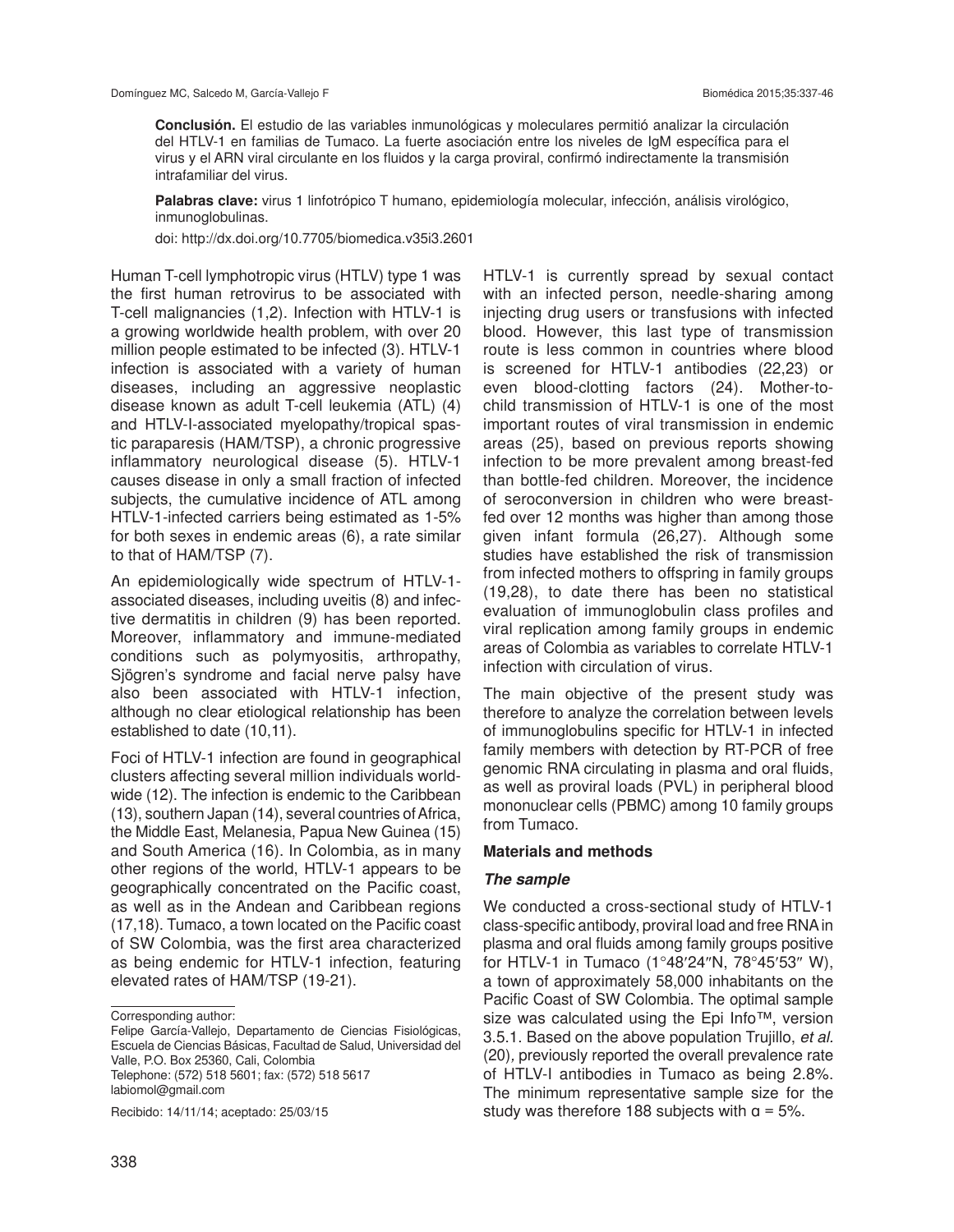For the current study, a total of 212 individuals belonging to several family groups in Tumaco were voluntarily enrolled. Peripheral blood samples were obtained by venal puncture. Plasma and PBMC were obtained using the Histopaque-1077® gradient (Sigma-Aldrich, St. Louis, MO). In addition, oral fluid samples were taken using the FDA- approved commercial device Orasure™ (Epitope Inc., Beaverton, OR) according to the manufacturer's instructions.

All plasma samples were screened for HTLV infection by ELISA (Murex Biotech Limited, Dartford, UK) and were further confirmed as HTLV-1 positive by Western Blot (Genelabs Diagnostics Pte Ltd., Singapore Science Park, Singapore). Stringent Western Blot confirmatory criteria were applied and a sample was considered to be HTLV-1 positive only if it exhibited antibodies against one Gag (p19 with or without p24) and two Env (GD21 and rgp46-I). Additionally, a PCR diagnosis was carried out with the pol primers SK110 (5'- CCCTACAATCCAACCAGCTCAG-3' (nucleotide 4758-4779 (GenBank accession No.J02029), and SK111-1 (5'-GTGGTGAAGCTGCCATCGGG TTTT-3', nucleotide 4947-4925) to amplify a 159 bp fragment DNA from PMBC DNA of the individuals included in the study. Only 10 of the 14 family groups with HTLV-1 infected members were included in the analysis, each of them with a mother and at least one offspring infected. The mothers had each breastfed their offspring for at least six months, but were not doing so at the time of sample collection.

### *Immunoglobulin class detection*

The ELISA Murex HTLV  $I + II$  (Murex Biotech Limited, Dartford, UK) diagnostic test was used for screening with ratios of 1:40 for plasma and 1:5 for oral fluids used to test every paired sample. Samples were incubated in 1% bovine serum albumin, phosphate-buffered saline (PBS) (pH7.4) at 42°C for 1h. Microplates were washed twice and incubated with goat IgG-anti IgG-, IgM (Sigma Chemical Co., St. Louis, MO) and sIgA (Chapel, Organon Teknika, West Chester, PA) at peroxidiselabelled conjugate dilutions of 1:15,000, 1:1,000 and 1:2,000, respectively. The procedure was carried out following the manufacturer's instructions. ELISA OD measurements were performed in a Spectra II microtiter reader (Molecular Devices, Sunnyvale, CA); cut-offs were calculated as recommended by the manufacturers. The results of ELISAs with oral fluids samples were expressed as OD ratios (OD sample/OD cut-off) and normalized for salivary protein content. The determination of protein concentration in oral fluids was performed using the Bradford colorimetric method (Bio-Rad, Hercules, CA) (18). An OD ratio  $\geq 1.1$  was considered to be positive.

A *tax* recombinant protein (29) was used to detect anti-*tax* antibodies in plasma by Western blotting. Screening of IgG subclass for the recombinant *tax* protein was also performed with the plasma of all infected family members recruited for the study. Western blot procedures were similar to those previously described by Okayama, *et al.* (29).

### *DNA extraction and PCR protocols*

High molecular weight DNA was extracted from PBMCs by a classical phenol-chloroform technique (30). DNA from subjects enrolled in the study was used to amplify a 1033 bp pol-env fragment by PCR. Each PCR reaction mixture contained 1.0 μg of DNA, 0.2 mM deoxynucleoside triphosphate mix (Boehringer Mannheim, Ridgefield, CT), 10 μl of a 10x reaction buffer, 25 mM of each oligonucleotide primer (pol SK110-1 (4773) CCATACAACCCA CCAGCTCAG (4794) and reverse env3 (5827) CCATACAACCCCACAGCTCAG (5806) and 2.5 U of *Taq* DNA polymerase (Perkin-Elmer Cetus) in a total volume of 100 μl. Cycling conditions were: one cycle of 5 min at 94°C, followed by 30 cycles at 94°C for 2 min, 55°C for 2 min, 72°C for 2 min and a final cycle of 72°C for 10 min. The amplification products were visualized by electrophoresis in a 1.5% agarose gel (ultrapure agarose; Bethesda Research Laboratories). All PCR products were Southern blot hybridized with pMT2 DNA as an HTLV-1 probe.

#### *Extraction of RNA from plasma and oral fluids*

RNA from 200 μl of plasma and 600 μl of oral fluids were extracted using the QIAamp viral RNA mini kit (Qiagen Co., Valencia, CA) following the manufacturer's instructions. The total RNA was suspended in 50 μl of bidestilated-diethyl pyrocarbonate-treated water and stored at -20°C.

#### *Reverse transcriptase-PCR procedures*

Amplification of HTLV-1 free genomic RNAs from plasma and oral fluids samples was performed using a thermostable DNA polymerase from *Thermu*s *thermophilus* (Tth-DNA polymerase, Boerhinger Mannheim, Ridgefield, CT). cDNA synthesis was carried out for 30 min at 70°C in a reaction mix containing 10 mM Tris-HCl (pH 8.9), 90 mM KCl (1X RT buffer), 0.9 mM MnCl, 375 µM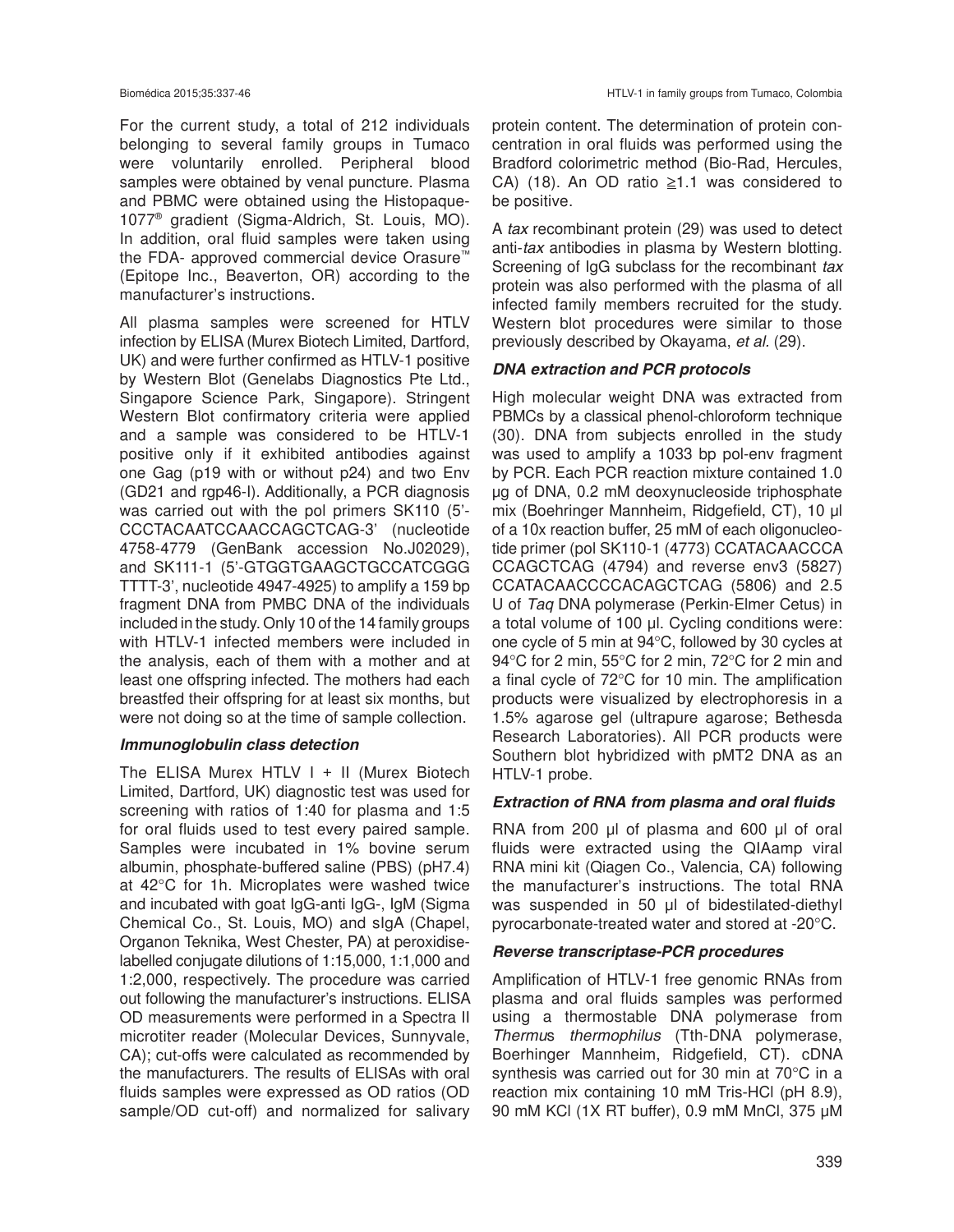of each deoxyribonucleoside triphosphate (dNTP) and 750 nM of primer specific for HTLV-1 pol (SK111 GTGGTGGATTTGC-CATCGGGTTTT) for envelope (env3 -CAAAAAATTGACCTGTTCCCAGT-CCTC) and *tax* (SK44 GAGCCGATAACGGCGTCCATCG), 100 μg/ml of total plasma and salivary RNA and 4 U of Tth DNA polymerase. The synthesized specific HTLV-1 cDNA was subjected to PCR in 10 mM Tris-HCl (pH 8.9), 100 mM KCl, (1X PCR buffer), 1.25 mM MgCl2, 0.75 mM EDTA, and 150 nM HTLV-1 forward primer. Sk110 primer (CCCTACAATCCAACCAGCTCAG positions 4757- 4778) was used to amplify a 159 bp pol fragment. Annealing conditions were 65°C for 45 s followed by an extension reaction at 72°C for 1 min. The pTU1 primer (CTTCGTGGACCCTCGACC positions 5344-5366) was used to amplify a 486 bp fragment from the env surface domain. Annealing was performed at 55°C for 45 s followed by an extension reaction at 72°C for 1 min. The SK 43 primer (GTACCGGTGGCGGTCTGG-CTT positions 7358- 7377) was used to amplify a 138 bp fragment from the *tax* gene. Annealing and extension conditions were the same as described for the amplification of 486 bp envelope fragments. All amplification procedures were repeated for 40 cycles. The amplified products were resolved by agarose gel electrophoresis and the respective HTLV-1 amplified fragments determined by Southern blot hybridization using specific 32P-labeled oligonucleotides Pol-001 (TTACTGACAAACCCGACCTA CCC) (4811-4824) for pol; PTU5 (GAAGTTTCA GCACGATGTCAATT) (5581-5603) for env, and PTAX5 (GACTATGTTCGGCCCGCCTACAT (7400- 7423) for *tax*, as probes.

Many control experiments were performed to adjust not only RT-PCR conditions but the specificity of amplification. RNA from MT-2 cells was treated with RNAse or RNAse free/DNAse. No amplification of specific HTLV-1 gene fragments was observed with RNAse-treated RNA. Similar results were obtained with RNA from supernatants of MT-2 cell cultures that were submitted to the same procedure. The minimum amount of RNA detected by RT-PCR was 10 pg/ml calculated from a semiquantitative RT-PCR of RNA using the pol primers; this is equivalent to approximately 100 copies of pol fragment per mL of sample.

# *Quantification of HTLV-I proviral load*

Two sequence-specific primers that detect HTLV-I *env* region were used to amplify a 185 bp fragment by real-time assay. The sequences of HTLV-I *env*  primers were: 5'-ATCCACTTGGCACGTCCTATA-3' (5890–5910, GenBank accession Nº NC 001436) and 5'-GCAGGATGAGGGAGTTATGTC-3' (6054– 6074). The dual-labeled fluorescent probe was FAM -5'-CTTTACCCATCGTTAGCGCTTCCAGCCCCC-3'-BHQ1 (5954–5983). In order to determine the amount of cellular human beta-globin DNA as internal amplification control of differences in PBMC count and DNA extraction, all samples were run in parallel. A 187 bp fragment of betaglobin gene was amplified by forward primer 5'-GGTATCCTTTTTACAGCA CAA C-3' and reverse primer 5'-CAGGTCCCCAAAGGACTC G-3' in a real-time PCR assay. The fluorogenic probe used to detect the β-globin gene was 5'- CCTGGGCTGTTTTCATTTTCTCAGG-3, BHO-2 (471-495) (Biosearch Technologies Inc., Novato, CA). To determine the sensitivity for this assay, scalar dilutions of pMT2 clone DNA ranging from 1 to 109 copies were analyzed. The results indicated that a positive signal was consistently detected at HTLV-1 DNA concentrations above 1 copy per ng of DNA. Based on these results, the limitation of this assay was considered to be 1 copy of HTLV-1 proviral DNA per nanogram of genomic DNA.

HTLV-1 *env* and beta-globin gene fragments were amplified separately in a Mx3000P Real-Time PCR System (Stratagene, La Jolla, CA) in 50 μl reaction mix of 10 μl of DNA sample, 25 μl of Brilliant QPCR Master Mix (containing PCR buffer, SureStart Taq DNA polymerase) (Stratagene, La Jolla, CA), 10 pmol of each primer, and 5 pmol of TaqMan probe. Thermal cycling conditions were as follows: 95°C for 10 min followed by 45 cycles of 95°C for 30 s, 55°C for 1 min and 72°C for 30 s. Each sample was analyzed in duplicate. The HTLV-1 proviral load (PVL) was calculated as the copy number of each per ng of genomic DNA.

### *Statistical analysis*

Data analyses were performed with the Statagraphics package (Centurion XVI Inc.). A significant sample size was calculated with Epi Info™, version 3.5.1 software. The Fisher exact test was applied to estimate statistical differences among HAM/ TSP, AC, sex, age and immunoglobulin class and subclass values. A non-parametric Mann-Whitney test was used to evaluate the average levels of immunoglobulin class and proviral load between mothers and their offspring. Linear regression was applied to calculate the correlation coefficient values between immunoglobulin class levels in plasma and oral fluids with proviral load.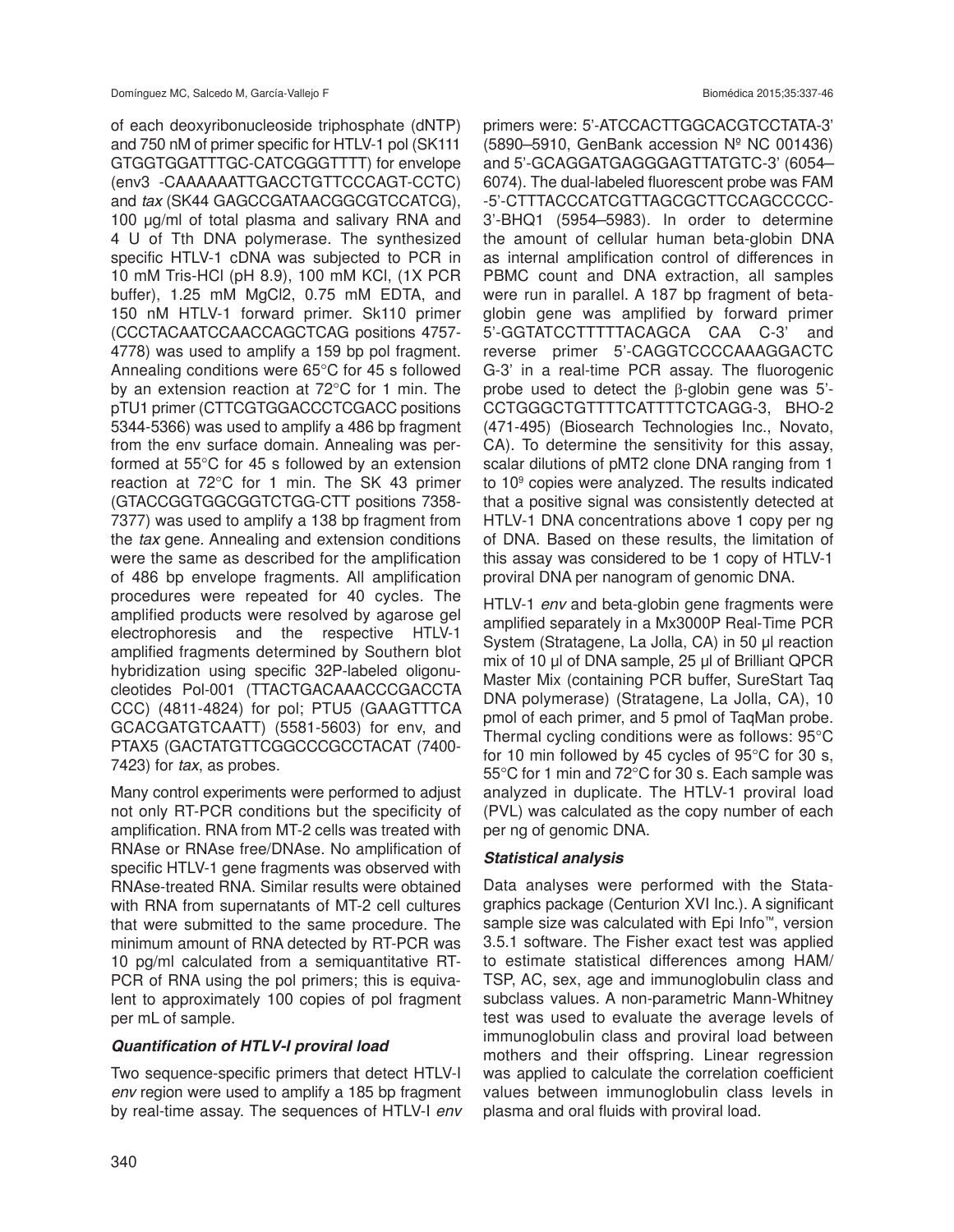The following expression was used to calculate the General Vertical Transmission (GVT) rate:

GVT= [Number of seropositive offspring / Total of offspring of the sample] x [Serum prevalence]

Based on previous data from Trujillo, *et al*. (20), the HTLV-1 serum prevalence among inhabitants of Tumaco is 2.8%.

# *Ethical considerations*

The study protocol was approved by the Ethics Committee of the Universidad del Valle in agreement with the guidelines of World Medical Association Declaration of Helsinki and Resolution 008430/1993 of the Colombian Ministry of Health. All adult participants (or, in the case of children, their parents) were informed about the purpose of the study and gave their consent to use the collected samples only for research under a guarantee of remaining anonymous.

# **Results**

# *Characteristics of the family groups*

All 46 (21.7%) of the 212 participants in the study were confirmed as being HTLV-1 seropositive with 16 of them (34.8%) clinically diagnosed as HAM/ TSP patients. The mean number of offspring per family was  $3.4 \pm 2.2$ . Fourteen families had at least one member infected with HTLV-I and 19/69 offspring were HTLV-1 seropositive, corresponding to a GVT rate of 0.66% [0.55-0.77].

Ten (71.4%) families that met the criteria previously cited (an infected mother and at least one HTLV-1 seropositive offspring) were studied. Family relationships, age and ethnic background are documented in table 1. The mean age for HTLV-1 infected mothers was  $45.4 \pm 7.02$  years old and that of offspring was  $12.4 \pm 5.05$  years. The mean age of infected members per family corresponded to 3.26 ± 1.2 and the ratio of offspring per infected mother was 1.7. Four of the families had HAM/TSP mothers (mean age,  $47.7 \pm 4.9$  years old); only one young man aged 15 in family 2 had a preliminary diagnosis of HAM/TSP; the remaining offspring were clinically classified as asymptomatic (table 1).

### *Immunoglobulin class and subclass*

As it is shown in figure 1A, only the HAM/TSP mothers showed higher levels of IgG (p<0.001),  $IgM$  ( $p<0.001$ ) and  $IgA1$  ( $p<0.005$ ) in plasma in comparison with asymptomatic mothers and offspring. Only one asymptomatic young male of family 1 exhibited increased levels of IgM and IgA1 in plasma. These levels contrasted with the findings for the 15 year-old male of family 2 who had a preliminary diagnosis of HAM/TSP but no IgM and IgA1 in his plasma.

When the immunoglobulin class levels in oral fluids were studied it was possible to observe significant differences for IgG (p<0.001) and sIgA (p<0.001) between HAM/TSP mothers and their asymptomatic offspring (figure 1A). It was interesting to note that the asymptomatic mothers of families 5 and 9 showed HTLV-1 specific IgG in oral fluids. Anti-*tax* antibodies were detected in the plasma of 100% of the infected mothers but only in 12/17 (70.5%) of descendants (*p*<0.05). The mean age of anti*tax* reactive offspring was 11.1 ± 3.6 years. Anti*tax* IgG1 was recorded in all *tax*-reactive plasma samples; however, an extra reaction of anti-*tax* IgG3 antibodies could only be detected in HAM/ TSP mothers. Statistically significant differences in the median levels of IgG in plasma were recorded between mothers and their offspring (Mann-Whitney test; p=0.037) (figure 2A).

# *Free HTLV-1 RNAs templates in plasma and oral fluids*

Free HTLV-1 RNA templates for pol, env and *tax* were detected in plasma samples of all HAM/ TSP mothers; these results contrasted with those for most asymptomatic HTLV-1 positive mothers except for the one of family 5 (table 2). The situation in asymptomatic offspring was similar to that of asymptomatic mothers, with the exception of a 15 year-old youth with a preliminary diagnosis of HAM/ TSP who had a similar pattern to those of HAM/ TSP mothers (table 2).

The oral fluids of all HAM/TSP mothers and the young male from family 2 amplified free HTLV-1 RNAs templates for pol, env and *tax*; in contrast, the asymptomatic mothers and their offspring did not reveal any genomic RNA circulating in their oral fluids (table 2).

# *Proviral load correlation with IgG and IgM levels in plasma*

The PVL values for all individuals included in this study are shown in figure 1B (median of 4.56), illustrating the wide range of PVL values, with the highest corresponding to HAM/TSP mothers. The mean PVL calculated in PBMC for the mothers was 7.78 ± 6.45 copies/ng DNA vs. 2.63 ± 1.84 for their offspring (p<0.001). Only the 15 year-old of family 2 with the preliminary diagnosis of HAM/ TSP had a PVL value of 9.0 copies/ng DNA. The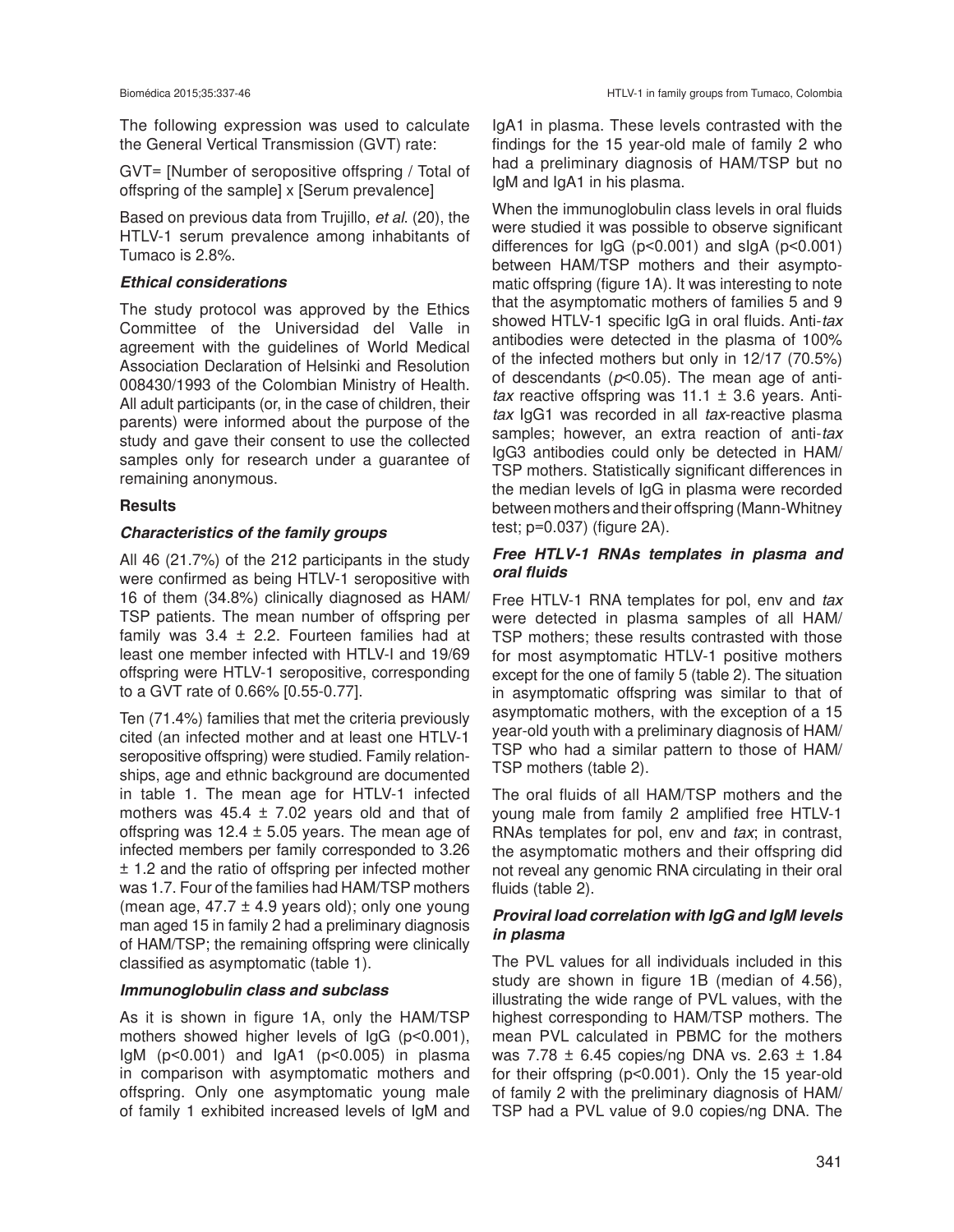| Table 1. Base line information of HTLV-1 infected members of different family groups from Tumaco, Colombia |  |
|------------------------------------------------------------------------------------------------------------|--|
|------------------------------------------------------------------------------------------------------------|--|

| Family                    | Member's status | <b>Family relationship</b> | Age (years) | Sex | Ethnic background (**)  | RIF (percentage) (***) |
|---------------------------|-----------------|----------------------------|-------------|-----|-------------------------|------------------------|
| 1                         | <b>HAM/TSP</b>  | Mother                     | 54          | F   | 1                       | 3/5                    |
| $*N=4$                    | AC              | Son                        | 8           | M   | 1                       | $(60.0\%)$             |
|                           | <b>AC</b>       | Son                        | 13          | M   | 1                       |                        |
|                           | AC              | Son                        | 15          | M   | 1                       |                        |
| $\overline{c}$            | <b>HAM/TSP</b>  | Mother                     | 47          |     | 1                       | 3/4                    |
| $*N=4$                    | AC              | Daughter                   | 9           | F   | 1                       | $(75.0\%)$             |
|                           | <b>HAM/TSP</b>  | Son                        | 15          | M   | 1                       |                        |
|                           | AC              | Son                        | 20          | M   | 1                       |                        |
| $\ensuremath{\mathsf{3}}$ | AC              | Mother                     | 53          | F   | 1                       | 1/2                    |
| $*N=3$                    | <b>HAM/TSP</b>  | Father                     | 54          | M   | 1                       | $(50.0\%)$             |
|                           | <b>AC</b>       | Son                        | 10          | M   | 1                       |                        |
| $\overline{4}$            | <b>HAM/TSP</b>  | Mother                     | 48          | F   | 1                       | 1/3                    |
| $*N=3$                    | <b>AC</b>       | Father                     | 48          | M   | 1                       | (33.3%)                |
|                           | <b>AC</b>       | Daughter                   | 16          | F   | 1                       |                        |
| 5                         | <b>AC</b>       | Mother                     | 39          | F   | 1                       | 1/3                    |
| $*N=3$                    | Negative        | Father                     | 45          | M   | 1                       | (33.3%)                |
|                           | AC              | Son                        | 8           | M   | 1                       |                        |
|                           | AC              | Daughter                   | 16          | F   | 1                       |                        |
| 6                         | <b>AC</b>       | Mother                     | 48          | F   | 1                       | 1/3                    |
| $*N=3$                    | <b>HAM/TSP</b>  | Father                     | 51          | M   | 1                       | (33.3%)                |
|                           | AC              | Son                        | 13          | M   | 1                       |                        |
| $\overline{7}$            | <b>AC</b>       | Mother                     | 48          | F   | 1                       | 1/3                    |
| $*N=3$                    | AC              | Father                     | 42          | M   | 1                       | (33.3%)                |
|                           | <b>AC</b>       | Daughter                   | 6           | F   | 1                       |                        |
| 8                         | <b>HAM/TSP</b>  | Mother                     | 42          | F   | 1                       | 3/3                    |
| $*N=5$                    | AC              | Father                     | 47          | M   | 1                       | $(100\%)$              |
|                           | AC              | Daughter                   | 3           | F   | 1                       |                        |
|                           | AC              | Son                        | 9           | M   | 1                       |                        |
|                           | <b>AC</b>       | Daughter                   | 13          | F   | 1                       |                        |
| 9                         | AC              | Mother                     | 45          | F   | 1                       | 1/1                    |
| $*N=4$                    | <b>HAM/TSP</b>  | Father                     | 56          | M   | 1                       | $(100\%)$              |
|                           | AC              | Son                        | 21          | M   | 1                       |                        |
|                           | AC              | Grandfather                | 61          | M   | $\overline{c}$          |                        |
| 10                        | AC              | Mother                     | 30          | F   | $\overline{c}$          | 1/1                    |
| $*N=3$                    | <b>AC</b>       | Father                     | 28          | M   | $\overline{\mathbf{c}}$ | $(100\%)$              |
|                           | AC              | Son                        | 8           | M   | $\overline{c}$          |                        |

\* N: Number of family members infected with HTLV-1; AC: Asymptomatic carrier; HAM/TSP: HTLV-I-associated myelopathy/tropical spastic

paraparesis; \*\*: 1, African American, 2, Mestizo; \*\*\*: Ratio of infected per family; RIF: Number of infected offspring/Total offspring; F: Female; M: Male

differences between the proviral loads of mothers and their offspring were statistically significant (Mann-Whitney test, p=0.002) (figure 2B).

Several correlation analyses were performed between pairs of variables in the study. As shown in table 3 the highest values were recorded for IgG vs. PVL and IgM vs. IgA1 in plasma. A positive regression model between IgG plasma levels and PVL provided the linear equations  $lgG = 0.6461 + 0.0873$  x PVL (r=0.90; p<0.001) (table 3). The linear equation for IgM vs. IgA1 in plasma was IgM Plasma=-0.0245122 + 0.964651 x IgA1 Plasma (r=0.95; p<0.001).

### **Discussion**

We studied the associations between several serological and molecular biological characteristics during HTLV-1 transmission from mother to child.

Our results support the existence of a significant correlation between detectable levels of HTLV-1 specific IgM in plasma and sIgA in oral fluids with PVL in PBMC from HAM/TSP mothers included in the study. Moreover, differences were also recorded between sIgA levels in oral fluids, as well as for RT-PCR data between HAM/TSP patients and AC. These results provided strong evidence that HTLV-1 infection in the oral cavity was not restricted to the oral mucosa cells of HAM/TSP mothers and their asymptomatic offspring. Our data also revealed vertical transmission via oral mucosa from mothers to their offspring in a sample of seropositive family members from Tumaco.

Previous reports showed an association of the presence in HAM/TSP patients of free genomic HTLV-1 RNAs with an active production of sIgA in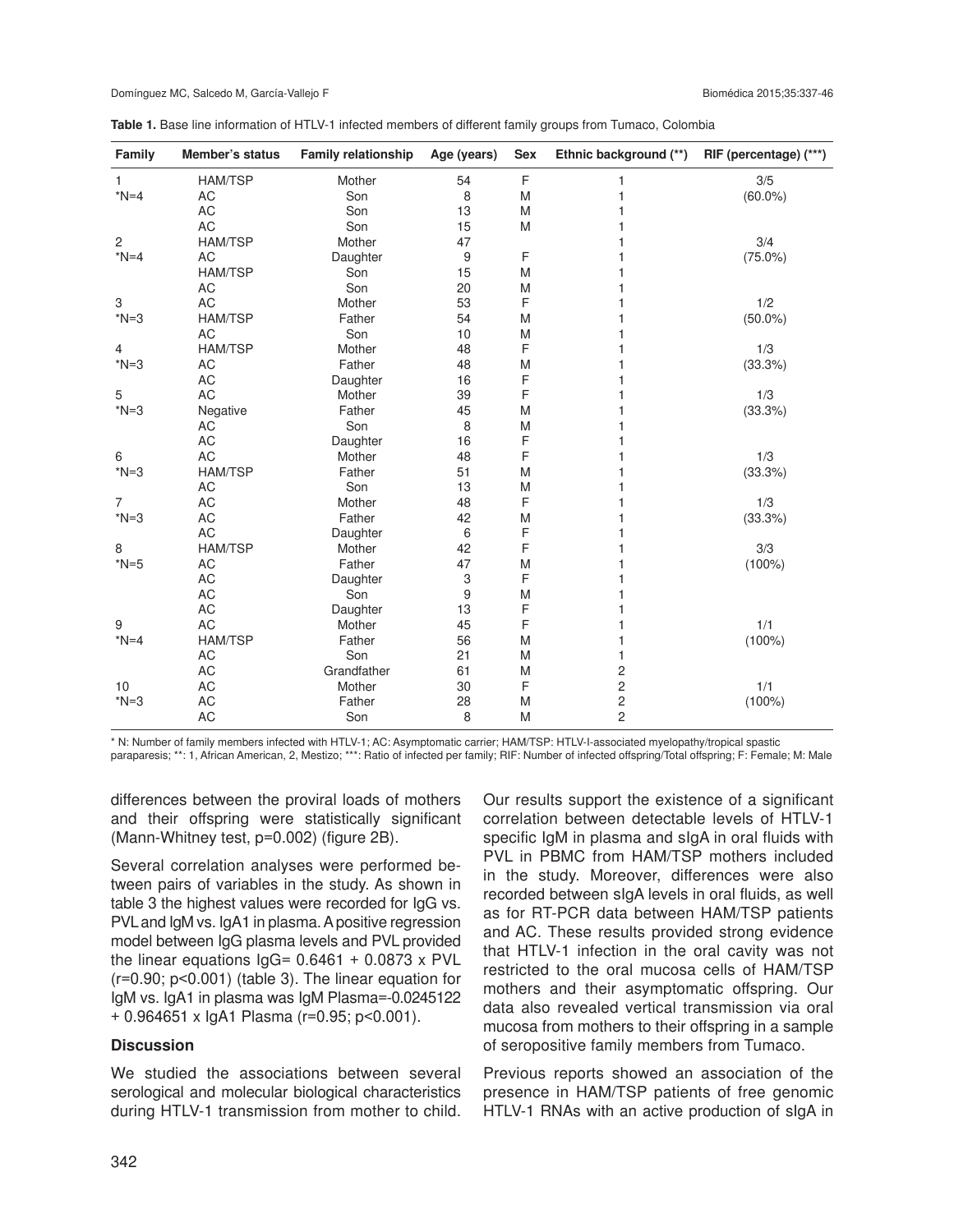

**Figure 1.** Immunoglobulin class and proviral load values in HTLV-1 seropositive subjects from Tumaco. (A). Levels of HTLV-1 specific IgG, IgM and IgA1 in plasma and IgG and sIgA in oral fluids. Cut off points were calculated according to manufacturers' instructions: IgG plasma = 0.080; IgM plasma  $= 0.15$ ; IgA<sub>1</sub> $= 0.12$ . ELISA values for oral fluids were expressed as OD ratios. IgG OF O.D= 1.1 and sIgA OF OD= 1.3. (B). Distribution of PVL values in PBMC DNA of seropositive subjects from Tumaco. Bold gray squares represent TSP/HAM mothers.

oral fluids and viral mRNA transcription in epithelial cells of oral mucosae (31,32). Thus the differences recorded between HAM/TSP mothers and asymptomatic carriers in the mucosal associated response suggest that both immunological and cellular changes occur during progression to disease.

The immune status of HAM/TSP mothers included in the current study, with anti-HTLV-1 IgG in plasma and sIgA in oral fluids, as well as free viral RNA templates in saliva, suggest that HTLV-1 infection of epithelial targets could possibly occur by cell-to-cell contact with HTLV-1 infected oral fluids lymphocytes or during breastfeeding. However, it remains to be determined whether those lymphocytes circulate for longer in saliva or are newly deposited in saliva and milk by leaking from microcirculation as has been reported previously (32-35). There is some indirect evidence, both from our own study and previous work for HTLV-1 infection of oral mucosa by cellto-cell contact with circulating T cells, primarily through breast-feeding (32,36-38).

Although our results indirectly showed active infection of oral mucosa to be correlated with an active immune process via specific anti-*tax* HTLV-1 sIgA, there still remains the question of whether oral fluids and/or saliva really are infective. There is some evidence to indicate that inoculation of salivary gland cells and cell-free saliva from healthy carriers and patients with HAM/TSP into WKA and F344

female rats does produce a successful infection, as confirmed by nested PCR from inoculated rat DNA, HTLV-1 proviruses in PBMC, spleen, thymus, salivary glands, spinal cord, kidney and brain (39).

Anti-*tax* IgG1 was recorded in all *tax*-reactive plasma samples; however, an extra reaction of anti-*tax* IgG3 antibodies could only be detected in HAM/TSP mothers. In general, anti-viral IgG antibodies are highly restricted to IgG1 and IgG3; however, IgG3 antibodies appear first in the course of infection and are associated with inflammation.

The proviral load with *tax* may affect cellular genes such as cytokines and oncogenes, besides being involved in pathogenicity. A significant increase of *tax* expression was observed in PBMCs of HAM/TSP patients compared to healthy carriers, this being associated with PVL in patients (40). Although proviral load has been considered as a valuable parameter for monitoring HTLV-1 infected



**Figure 2**. Differences in serological and molecular characteristics among seropositive mothers and their offspring in family groups of Tumaco. (A). HTLV-1-IgG specific. (B). Proviral load values. *p* values were calculated by a Man and Whitney test.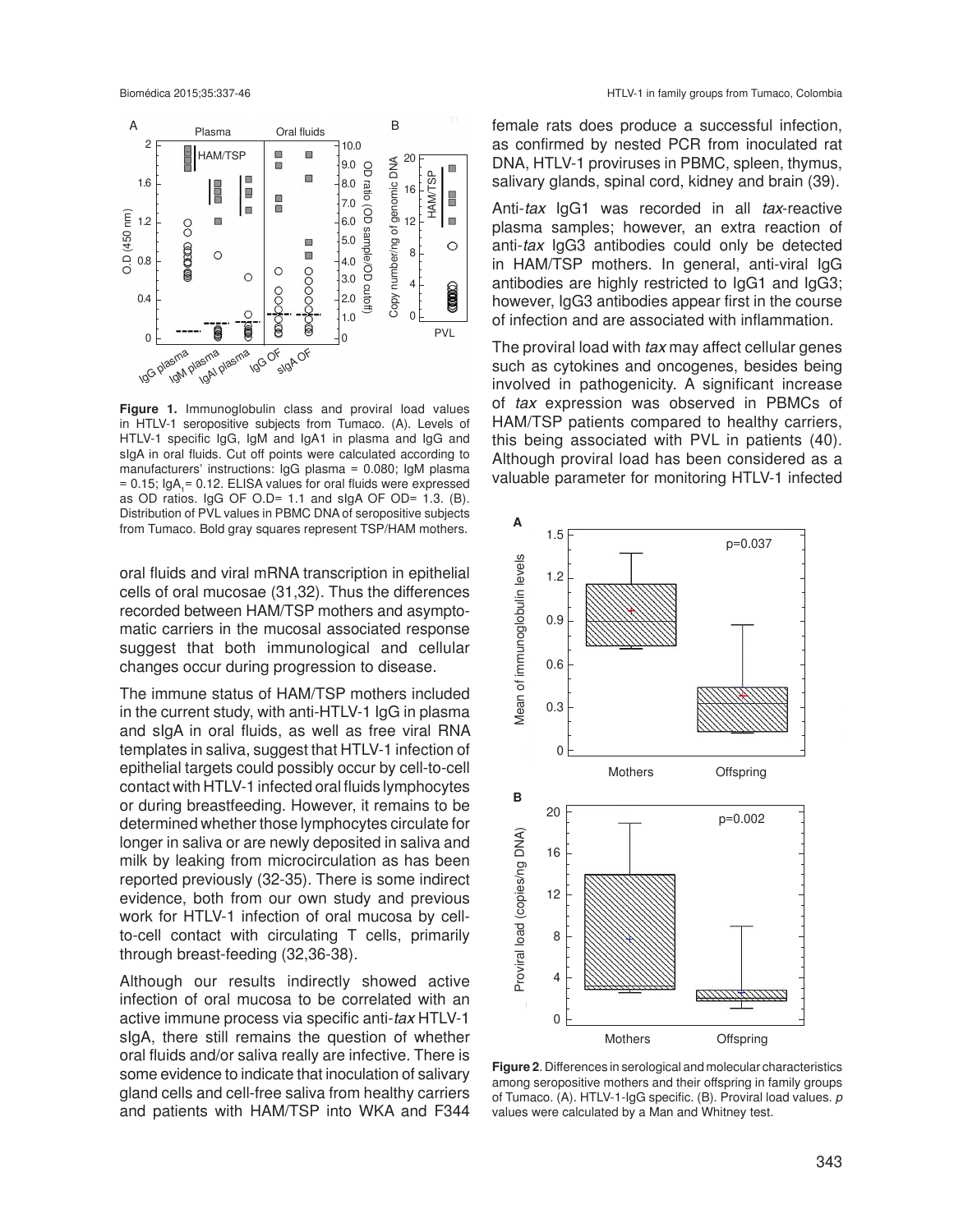**Table 2.** Detection of pol fragment by PCR and free genomic RNA for pol, env and tax by RT-PCR in plasma and oral fluids in HTLV-1 seropositive members of family groups from Tumaco

| Family           |                 | <b>PCR</b> | <b>RTPCR</b> |                          |                |           |           |                   |  |
|------------------|-----------------|------------|--------------|--------------------------|----------------|-----------|-----------|-------------------|--|
|                  | <b>Members</b>  |            | Plasma       |                          |                |           |           |                   |  |
|                  |                 | Pol        | Pol          | Env                      | Tax            | Pol       | Env       | Tax               |  |
| $\mathbf{1}$     | HAM/TSP*        | $\ddot{}$  | $\ddot{}$    | $\boldsymbol{+}$         | $\ddot{}$      | $\pm$     | $\ddot{}$ | $\qquad \qquad +$ |  |
|                  | $AC**$          | $^{+}$     | L,           | $\overline{\phantom{a}}$ | ä,             |           | ä,        |                   |  |
|                  | $\mathsf{AC}$   | $\ddot{}$  | $\ddot{}$    | $^{+}$                   | $^{+}$         | $\ddot{}$ | $\ddot{}$ | $\qquad \qquad +$ |  |
|                  | AC              | $\ddot{}$  | L.           |                          |                |           |           |                   |  |
| $\sqrt{2}$       | HAM/TSP*        | $\ddot{}$  | $\ddot{}$    | $\ddot{}$                | $\ddot{}$      | $\ddot{}$ | $\ddot{}$ | $^{+}$            |  |
|                  | $AC**$          | $\ddot{}$  |              |                          |                |           |           |                   |  |
|                  | HAM/TSP         | $\ddot{}$  |              |                          |                |           |           |                   |  |
|                  | AC              | $\ddot{}$  |              |                          |                |           |           |                   |  |
| $\,3$            | $AC^*$          | $\ddot{}$  | $\ddot{}$    | $\ddot{}$                | $\ddot{}$      | $\ddot{}$ |           |                   |  |
|                  | HAM/TSP**       | $\ddot{}$  | ÷.           |                          |                |           |           |                   |  |
|                  | <b>AC</b>       | $\ddot{}$  | ÷.           |                          |                |           |           |                   |  |
| 4                | HAM/TSP*        | $\ddot{}$  | $\ddot{}$    | $\ddot{}$                | $\ddot{}$      | $+$       | $^{+}$    | $\hbox{ }$        |  |
|                  | $AC**$          | $^{+}$     | ä,           |                          |                |           |           |                   |  |
|                  | $\mathsf{AC}$   | $\ddot{}$  | ä,           |                          |                |           |           |                   |  |
| 5                | $AC^*$          | $\ddot{}$  | $\ddot{}$    | $\ddot{}$                | $\ddot{}$      | $\ddot{}$ | $\ddot{}$ | $\ddot{}$         |  |
|                  | Negative**      | ä,         |              |                          |                |           |           |                   |  |
|                  | AC              | $\ddot{}$  | -            |                          |                |           |           |                   |  |
|                  | AC              | $\ddot{}$  | $^{+}$       |                          |                |           |           |                   |  |
| $\,6\,$          | $\mathsf{AC}^*$ | $\ddot{}$  | ۰            |                          |                |           |           |                   |  |
|                  | HAM/TSP**       | $\ddot{}$  | $\ddot{}$    | $\ddot{}$                | $\overline{+}$ | $^{+}$    | $\ddot{}$ | $\ddot{}$         |  |
|                  | AC              | $^{+}$     | L            |                          |                |           |           |                   |  |
| $\overline{7}$   | $AC*$           | $\ddot{}$  | ٠            |                          |                |           |           |                   |  |
|                  | AC**            | $\ddot{}$  | $\ddot{}$    | $^{+}$                   | $^{+}$         | $\ddot{}$ | $\ddot{}$ | $^{+}$            |  |
|                  | AC              | $\ddot{}$  | ä,           |                          |                |           |           |                   |  |
| 8                | HAM/TSP*        | $\ddot{}$  | $\ddot{}$    | $\ddot{}$                | $\ddot{}$      | $\ddot{}$ | $\ddot{}$ | $\ddot{}$         |  |
|                  | AC**            | $\ddot{}$  |              |                          |                |           |           |                   |  |
|                  | $\mathsf{AC}$   | $^{+}$     |              |                          |                |           |           |                   |  |
|                  | $\mathsf{AC}$   | $\ddot{}$  |              |                          |                |           |           |                   |  |
|                  | AC              | $\ddot{}$  |              |                          |                |           |           |                   |  |
| $\boldsymbol{9}$ | $AC^*$          | $\ddot{}$  |              |                          |                |           |           |                   |  |
|                  | HAM/TSP**       | $\ddot{}$  | $+$          | $\ddot{}$                | $+$            | $+$       | $\ddot{}$ | $\ddot{}$         |  |
|                  | AC              | $\ddot{}$  |              |                          |                |           |           |                   |  |
|                  | $\mathsf{AC}$   | $^{+}$     |              |                          |                |           |           |                   |  |
| 10               | $AC^*$          | $^{+}$     |              |                          |                |           |           |                   |  |
|                  | AC**            | $\ddot{}$  | $+$          | $^{+}$                   | $\ddot{}$      |           |           |                   |  |
|                  | <b>AC</b>       | $\ddot{}$  | ä,           |                          |                |           |           |                   |  |
|                  |                 |            |              |                          |                |           |           |                   |  |

\*: Mothers; \*\*: Fathers; +: Detection by PCR and RT-PCR of amplicons and confirmation by Southern blot hybridization; -: No detection

**Table 3.** Spearman's rho correlation coefficient values between pairs of immunoglobulin class-specific and HTLV-1 in plasma and oral fluids or proviral load in seropositive DNA PBMC of individuals from Tumaco

|                     | lgG in plasma |      |      |                          | lgM in plasma lgA1 in plasma lgG in oral fluids sigA in oral fluids Proviral load |                          |
|---------------------|---------------|------|------|--------------------------|-----------------------------------------------------------------------------------|--------------------------|
| IgG in plasma       |               |      |      |                          |                                                                                   |                          |
| IgM in plasma       | 0.76          | -    |      |                          |                                                                                   |                          |
| IgA1 in plasma      | 0.73          | 0.95 |      |                          |                                                                                   |                          |
| IgG in oral fluids  | 0.84          | 0.82 | 0.82 | $\overline{\phantom{a}}$ |                                                                                   |                          |
| slgA in oral fluids | 0.72          | 0.87 | 0.83 | 0.82                     | $\overline{\phantom{a}}$                                                          |                          |
| Provaral load       | 0.90          | 0.85 | 0.86 | 0.78                     | 0.67                                                                              | $\overline{\phantom{a}}$ |

Values in bold numbers are statistically significant (95%).

subjects, previous studies have demonstrated that *tax* expression in activated PBMCs and proviral load assessment in HAM/TSP patients were more reliable in determining prognoses as well as monitoring healthy carriers and HAM/TSP patients (40).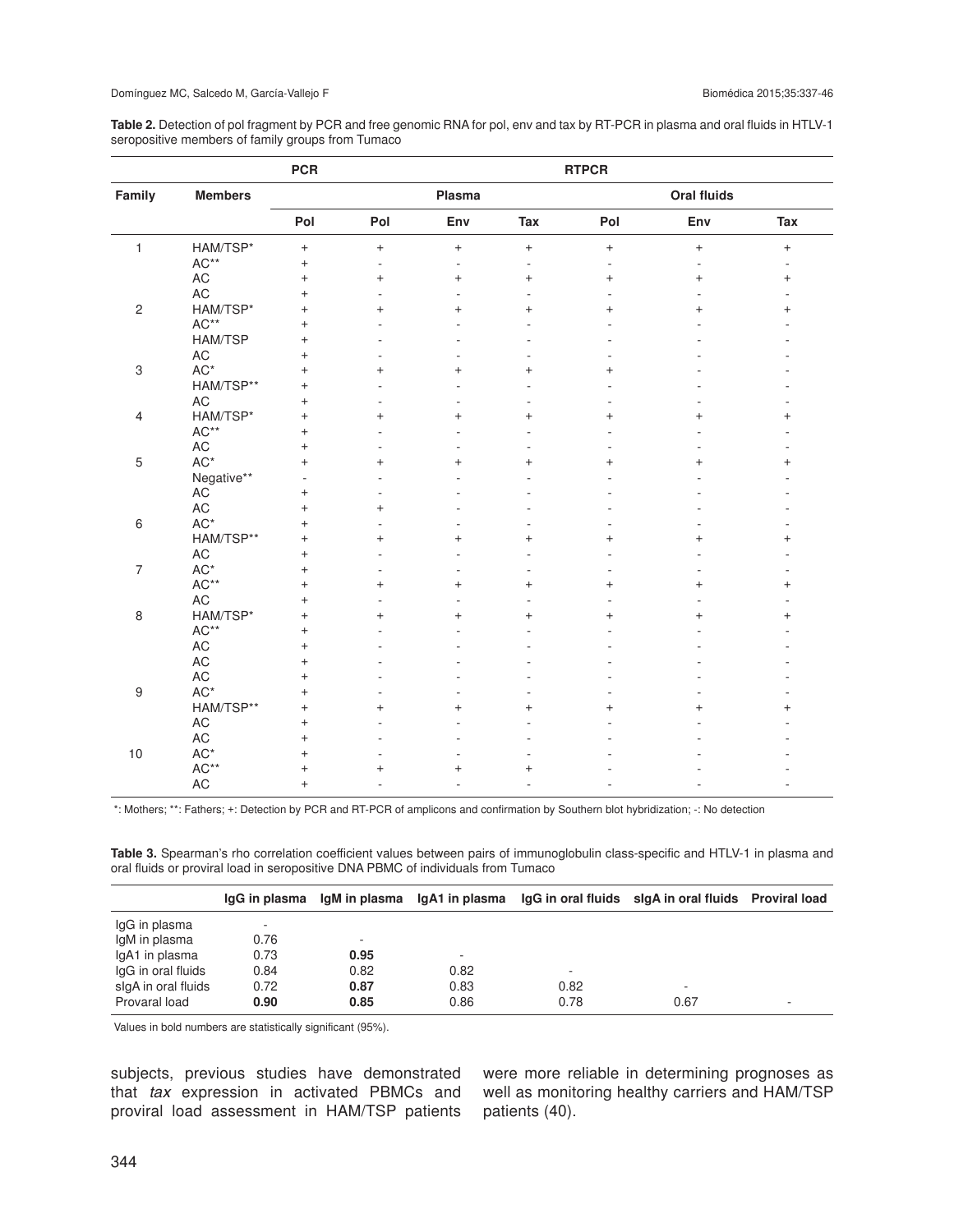Transmission of HTLV-1 within families has been documented in different epidemiological studies carried out in several endemic areas around the world (41-43). However, the study reported here is the first in Colombia to follow up HTLV-1 infection dynamics in family clusters using immunological, virological and molecular markers. The results are important given that Colombia has many HTLV-1 endemic areas. Our data suggest that viral transmission may occur when mothers have active infections while breastfeeding their children. Although none of the mothers in the study were breastfeeding at the time samples were collected, the detection of virus in plasma and oral fluids and the high proviral load in lymphocytes provided strong evidence for a correlation with viral gene expression in cells, particularly those of the oral epithelium.

Many HTLV-1 infected individuals in Colombia live below the poverty line in areas with poor health facilities. Since measurement of proviral load for HTLV-1 is an expensive and timeconsuming process, affordable laboratory tests need to be developed and applied to evaluate not only immunoglobulin class disturbance but also to follow up virus transmission among family groups. The results of the present study lead us to the conclusion that quantificationS by ELISA of HTLV-1 IgG and IgM in plasma are procedures that allow prognoses to be made of the replication status of the infected individuals instead of PVL. The evaluation of those serological variables is crucial to performing public health surveillance of virus circulation in families, particularly in areas that are highly endemic for HTLV-1.

### **Conflicts of interest**

The authors declare they have no conflict of interest regarding the content of this article.

### **Financial support**

This work was supported by funds from the *Departamento Administrativo de Ciencia, Tecnología e Innovación*, Colciencias (grant number 1106-04-199-96) and the internal budget of the *Vicerrectoría de Investigación*, *Universidad del Valle* (contract number 1644-2011).

#### **References**

1. **Poiesz BJ, Ruscetti FW, Gazdar AF, Bunn PA, Minna JD, Gallo RC.** Detection and isolation of type C retrovirus particles from fresh and cultured lymphocytes of a patient with cutaneous T-cell lymphoma. Proc Natl Acad Sci USA. 1980;77:7415-9.

- 2. **Poiesz BJ, Ruscetti FW, Reitz MS, Kalyanaraman VS, Gallo RC.** Isolation of a new type C retrovirus (HTLV) in primary uncultured cells of a patient with Sezary T-cell leukemia. Nature. 1981;294:268-71.
- 3. **Hlela C, Shepperd S, Khumalo NP, Taylor GP.** The prevalence of human T-cell lymphotropic virus type 1 in the general population is unknown. AIDS Rev. 2009;11:205-14.
- 4. **Yoshida M, Miyoshi I, Hinuma Y.** A retrovirus from human leukemia cell lines: Its isolation, characterization, and implication in human adult T-cell leukemia (ATL). Princess Takamatsu Symp. 1982;12:285-9.
- 5. **Osame M, Usuku K, Izumo S, Ijichi N, Amitani H, Igata A,**  *et al*. HTLV-I associated myelopathy, a new clinical entity. Lancet. 1986;1:1031-2.
- 6. **Murphy EL, Hanchard B, Figueroa JP, Gibbs WN, Lofters WS, Campbell M**, *et al***.** Modelling the risk of adult T-cell leukemia/lymphoma in persons infected with human T-lymphotropic virus type I. Int J Cancer. 1989;43:250-3.
- 7. **Orland JR, Engstrom J, Fridey J, Sacher RA, Smith JW, Nass C,** *et al.* Prevalence and clinical features of HTLV neurologic disease in the HTLV Outcomes Study. Neurology. 2003;61:1588-94.
- 8. **Mochizuki M, Watanabe T, Yamaguchi K, Tajima K, Yoshimura K, Nakashima S,** *et al***.** Uveitis associated with human T lymphotropic virus type I: Seroepidemiologic, clinical, and virologic studies. J Infect Dis. 1992;166:943-4.
- 9. **La Grenade L, Hanchard B, Fletcher V, Cranston B, Blattner W.** Infective dermatitis of Jamaican children: A marker for HTLV-1infection. Lancet. 1990;336:1345-7.
- 10. **Terada K, Katamine S, Eguchi K, Moriuchi R, Kita M, Shimada H,** *et al***.** Prevalence of serum and salivary antibodies to HTLV-1 in Sjogren's syndrome. Lancet. 1994;344:1116-9.
- 11. **Bartholomew C, Cleghorn F, Jack N, Edwards J, Blattner W.** Human T-cell lymphotropic virus type I-associated facial nerve palsy in Trinidad and Tobago. Ann Neurol. 1997;41:806-9.
- 12. **Proietti FA, Carneiro-Proietti AB, Catalan-Soares BC, Murphy EL.** Global epidemiology of HTLV-1infection and associated diseases. Oncogene. 2005;24:6058-68.
- 13. **Murphy EL, Figueroa JP, Gibbs WN, Holding-Cobham M, Cranston B, Malley K,** *et al***.** Human T-lymphotropic virus type I (HTLV-I) seroprevalence in Jamaica. I: Demographic determinants. Am J Epidemiol. 1991;133:1114-24.
- 14. **Mueller N, Okayama A, Stuver S, Tachibana N.** Findings from the Miyazaki cohort study. J Acquir Immune Defic Syndr Hum Retrovirol. 1996;13:S2-7.
- 15. **Watanabe T.** Current status of HTLV-1 infection. Int J Hematol. 2011;94:430-4.
- 16. **Carneiro-Proietti AB, Catalan-Soares BC, Castro-Costa CM, Murphy EL, Sabino EC, Hisada M, et al. HTLV in the** Americas: Challenges and perspectives. Rev Panam Salud Pública. 2006;19:44-53.
- 17. **Chávez M, Domínguez MC, Blank A, Quintana M, Eizuru Y, García F.** Molecular evolution and geographic origins of type 1 human lymphotrophic virus in Colombia detected by RFLP polymorphism. Biomédica. 2004;24:20-32.